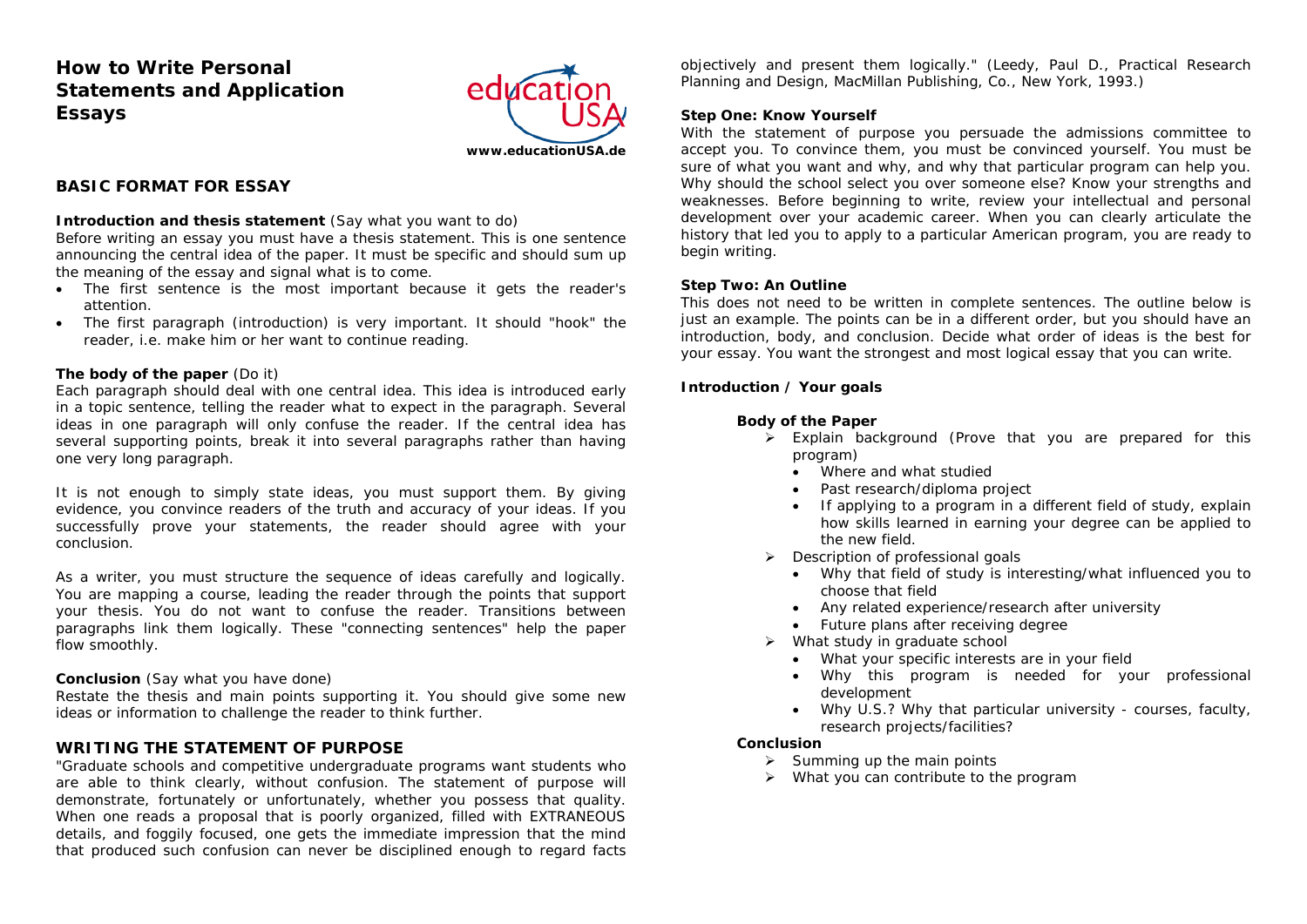## **Step Three: Writing the Statement**

If you have done a good job with steps one and two, the writing should come easily. Keep the following points in mind:

- 1. The first sentence is the most important one. You want the reader's attention.
- 2. Cut out any sentences that are not absolutely necessary. Every sentence should be important and clearly stated. Most points can be made without a lot of necessary background.
- *3.* Be self-confident. Frame everything positively. Use phrases such as "actively participated in" rather than "although I was only an assistant". Even if your English is horrible, do NOT tell them. Your TOEFL scores will indicate your English ability*. Do not write any negative statements.* If you need to describe a difficult situation make sure to emphasize your strengths in a positive way and how you handled it ("Although my supervisor was initially skeptical about the project, the results were so convincing and she came to support it fully" sounds better than "My supervisor did not like the project but I did it anyway and she later saw I was right" - how you frame the situation and your actions is crucial).
- 4. They are looking to see if your background and expectations matches what they offer. The more specific you are about why you would be a good fit, the more convincing you will be.

A good statement of purpose shows that you are goal-oriented, you can identify what you want, and you have taken steps to reach those goals.

#### **Step Four: Editing**

Run your text through a grammar and spell-check. Make absolutely sure that you have it looked over by someone else, preferably a native speaker. You should not have any major grammar or spelling mistakes! The DAI offers an application service("Bewerbungs-Service") by appointment to check through your essays for content and style.

# **DIFFERENT PROGRAMS**

The emphasis in your statement of purpose depends on where you are applying.

## **Undergraduate Program**

Focus on you as a whole person, not just your academic ability. They are looking for a well-rounded, creative and motivated person who will fit well into the school's social as well as academic community. Be sure to mention sports, volunteer activities, dance or music lessons, hobbies, etc.

## **Graduate School**

The emphasis is on scholarship and research interests. You should focus more on aspects of your personality that relate to intellectual and academic interests and goals. Most schools will ask you to respond to specific questions or to emphasize certain aspects of your experience - be sure to follow their instructions exactly. Do not use a generic statement but make sure it is tailored

to that school. Some relevant questions to consider as you write your statement of purpose include:

## *- Why are you interested in graduate study?*

Tell them directly why you decided to continue your education beyond the bachelor's degree. They want to know you are interested for a legitimate reason. Do not try to write what you think faculty want to hear ("to advance the field"); they have heard it all already.

### *- Why are you applying to this particular graduate program?*

Is the program known for a particular emphasis, speciality, or orientation? Being specific indicates your interest in them and shows that you did your homework, a good early sign of a serious student.

#### *- What about you is special?*

Explain your motivations and your goals as well as describing any experiences that demonstrate your creativity, dependability, and independence.

#### *- Are there items in your application that need special explanation?*

Faculty will look first at your grades, transcripts, test scores, and recommendations before reading the Statement of Purpose. Unexplained problems in your record make you a less attractive candidate. On the other hand, honest explanations make you human and the kind of person with whom others will want to work.

#### *- Do you add diversity to the program?*

If you are a woman, a member of a minority group, disabled or have another distinguishing characteristic that may be relevant, tell them in an appropriate way.

#### **Common Mistakes to avoid:**

#### *- Do not be overly informal.*

The statement should be formal, direct, professional and appropriately respectful in tone. Undue informality or attempts at irrelevant humour should be avoided as should a stilted, very formal style. Be natural and clear.

#### *- Do not include irrelevant information.*

Keep to the topics that directly relate to your qualifications and desire for admission to the graduate program. Information about hobbies, outside interests, academic pursuits that are not connected to your success in your chosen field only distract the faculty's attention.

## *- Do not write your life story.*

Be brief, yet complete. Do not talk about anything in your life before you began your baccalaureate program, unless it's absolutely relevant. A suggested maximum length is four pages, three is even better.